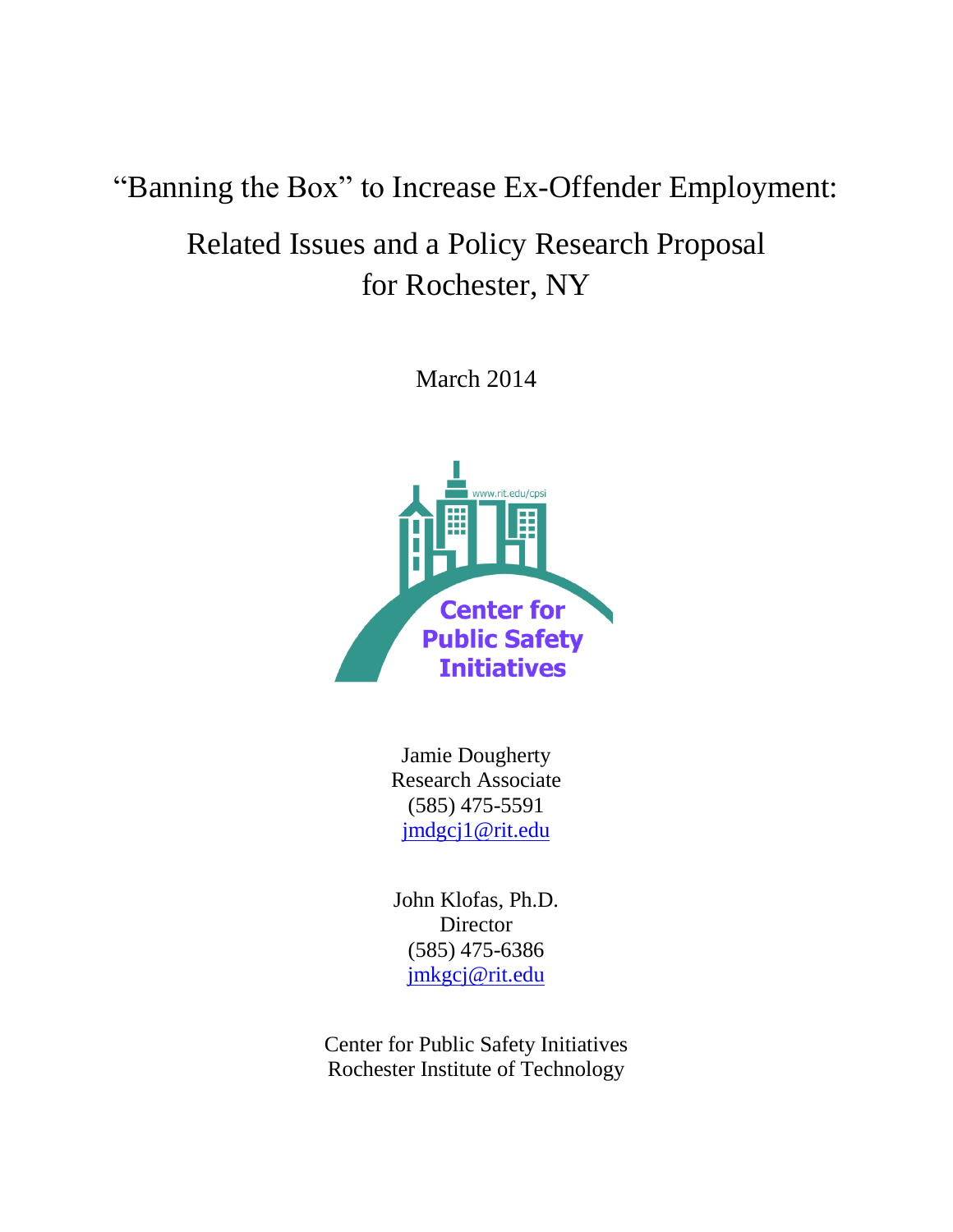# **Executive Summary**

This paper examines ban-the-box policies that remove criminal history questions from job applications and change when criminal records can be obtained by employers. Such policies are in place in at least ten states<sup>1</sup> and 56 cities and counties across the U.S., including Buffalo, NY and New York City.<sup>2</sup> A ban-the-box policy is being proposed in Rochester, NY.<sup>3</sup> I analyze the possible effects and limitations of such a policy as it may pertain specifically to Rochester as well as topics related to ban-the-box legislation. Key points include:

- Employers have legitimate reasons for conducting background checks.
- Discrimination based on criminal history is legal only in certain circumstances, but unlawful employment discrimination and bias are common. This diminishes the prospects of ex-offenders finding work and being productive in society.
- One in three or four U.S. adults has an arrest record. Banning the box may increase the fairness with which many people compete for employment based on their qualifications.
- There are common errors in how criminal records are reported and interpreted. Ban-thebox policies may promote honesty and a better understanding of criminal histories.
- Ban-the-box policies may be a simple way to decrease bias, encourage employers to consider ex-offenders for hire, and encourage ex-offenders to apply for jobs.
- Delaying criminal history disclosure should not negatively affect hiring efficiency, and it can help ensure compliance with other state and federal discrimination law.
- These policies have to mesh with existing employment law and be enforceable in court.
- Research is needed to understand what effect, if any, ban-the-box policies actually have.

# **What is Ban the Box?**

At the end of 2012, 1 in 35 US adults (about 3%) were under correctional supervision, with 1 in 108 adults incarcerated and 1 in 50 under probation or parole supervision.<sup>4</sup> Many more were convicted of crimes for which they served no probation or jail time. Millions have convictions from sometime in the past and have served their sentences years ago. The National Employment Law Project (NELP) estimated that one in four adults in the United States had an arrest history that may appear on criminal background checks<sup>5</sup>. The U.S. Equal Employment Opportunity Commission (EEOC) and Department of Labor's estimate is even higher at one in three adults.<sup>6</sup>

Because most employers collect information about criminal convictions from job applicants and consider that information negatively in hiring decisions<sup>7</sup>, it becomes that much more difficult for people to find employment after even minor contact with the criminal justice system. Identifying this as a barrier to societal reintegration, the grassroots civil rights organization All of Us or None began advocating to "Ban the Box" in 2004. The goals are to remove inquiries about criminal history from preliminary job applications and to encourage employers to consider applicants based on their qualifications first and their conviction history second. It would also,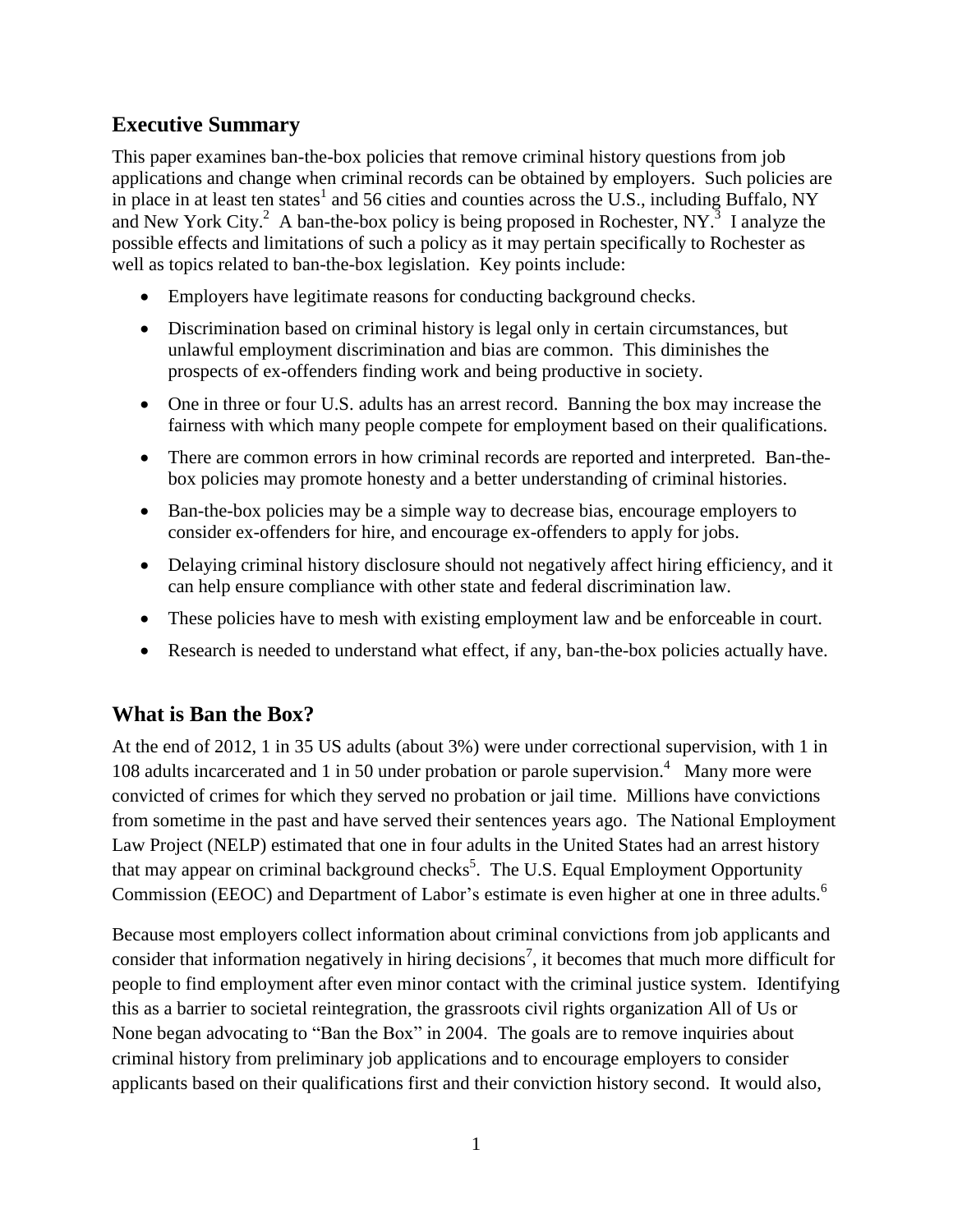in theory, help ensure that employers follow fair hiring principles such as checking whether the conviction is related to the job. $8<sup>8</sup>$ 

Many employers have independently chosen to "ban the box," and legislation has been passed in areas across the country prohibiting criminal history inquiries at early stages of the hiring process. Specific ordinances vary widely. All remove questions about criminal convictions from public-sector employment, and some require that government contractors or vendors also "ban the box." A smaller number of ordinances expand the policy to include private employers. $9$ Ordinances also vary as to *how much* they delay criminal history inquiries. Some policies require simply removing criminal history questions from job applications, while some delay criminal record inquiries until after conditional offers of employment are made.<sup>10</sup>

Ban-the-box legislations do not limit an employer's right to run a background check as a condition of employment; they simply affect *when* in the application process this can be done. Ban-the-box laws generally do not apply to employers which are required by state or federal law to screen applicants for criminal history or to law enforcement hiring.

In addition to these policies, each state has its own laws regarding the permanence of criminal records and how to employ or license those with criminal records.<sup>11</sup> There are also federal laws dictating background check processes and federal guidelines for using criminal records in hiring decisions.<sup>12</sup> Ban-the-box legislations have to mesh with these pre-existing laws. Policies must protect employers and public safety while offering those with criminal records the opportunity to be considered for employment if qualified. Ban-the-box may be a simple, effective policy to reduce employment discrimination without interfering much with other laws or hiring practices. However, little is known about the actual effects of these policies on applicants or employers.

This paper examines some of the research and topics related to ban-the-box policies that may inform policy implementation. We then discuss the ordinance being proposed in Rochester, NY and propose a research design that could determine the effects, if any, of ban-the-box policies.

# **Why and When do Employers Run Background Checks?**

With heightened concerns after September 11, 2001 and with technology decreasing the cost and increasing the availability of background checks, most employers today do run background checks.<sup>13</sup> The Society of Human Resource Management (2012) found that 69% of the employers surveyed conduct background checks on *all* applicants. Another 18% conduct checks on some applicants, particularly on those with fiduciary, personnel, and management responsibilities.<sup>14</sup>

These companies' primary reasons for conducting criminal background checks were to reduce liability risk, to ensure a safe workplace, and to prevent theft and crimes at the workplace.<sup>15</sup> Most of these employers (58%) stated they give applicants the opportunity to explain their background before hiring decisions are made.<sup>16</sup> Most (62%) initiate criminal background checks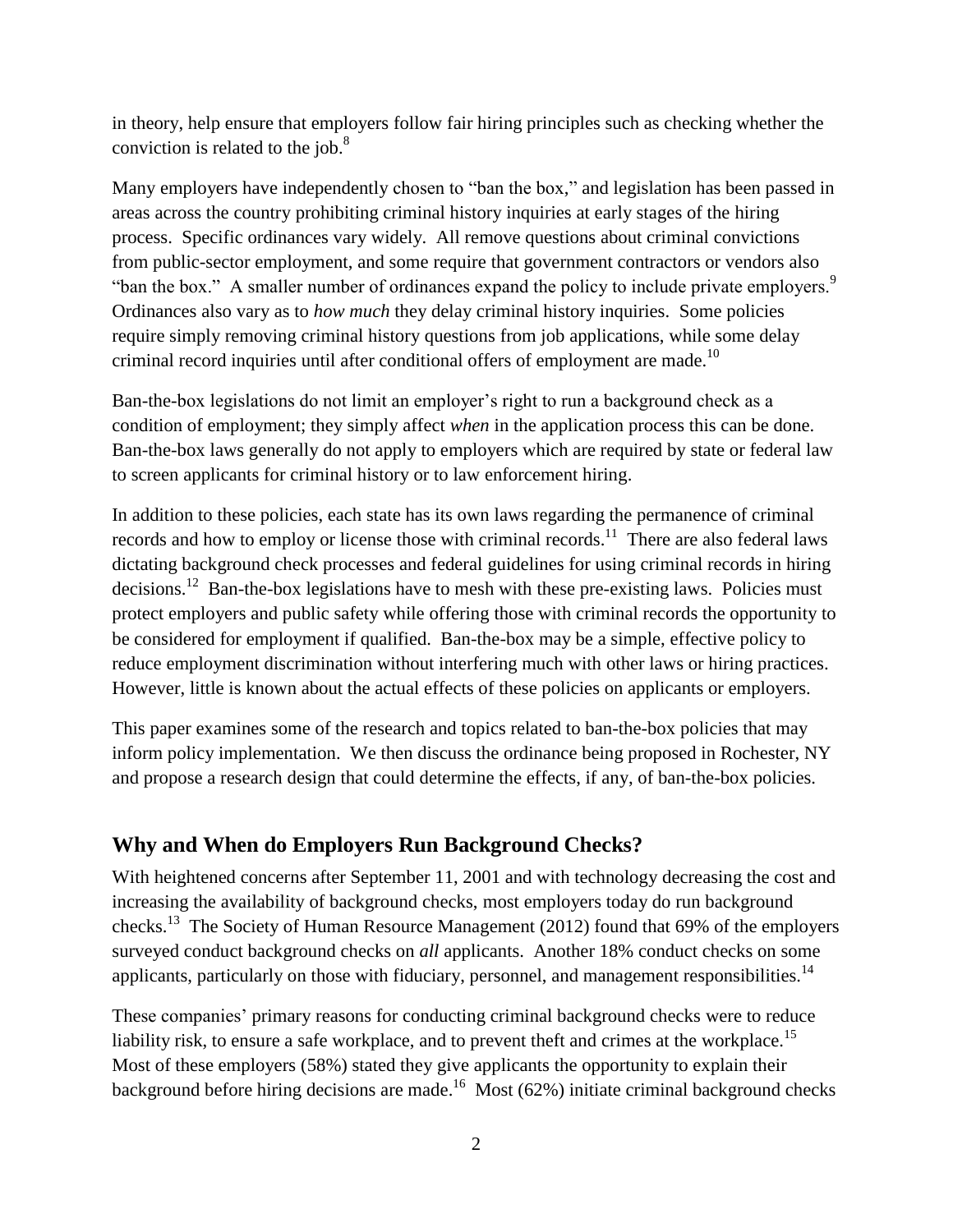after making the job offer (contingent on the results); another 32% initiate them after the interview but before the job offer.<sup>17</sup> Overall, then, employers run background checks only on those they are strongly considering for employment, possibly because the cost of a reputable criminal background check is usually between \$30 and \$100.<sup>18</sup> Human resource experts generally recommend running background checks after conditional offers of employment are made to streamline the hiring process<sup>19</sup> or to ensure compliance with anti-discrimination laws.<sup>20</sup>

Employers do seem to recognize that people deserve second chances and are more than their criminal records may imply; nonetheless, the largest motivating factor for conducting criminal background checks is liability risk – a factor which offers little room for such considerations.<sup>21</sup> "Negligent hiring" refers to the legal notion that an employer may be found liable for criminal activity conducted by an employee if the employer knew or "should have known" about the employee's predisposition for such behavior.<sup>22</sup> Some argue for extensive background checks to protect employers. Conversely, others argue that obtaining an employee's criminal history is detrimental, as the employer may be more likely to be found liable for acts committed by the employee if they had "actual knowledge" of the employee's criminal history.<sup>23</sup>

Most employers do want to know about applicants' criminal history to protect themselves from liability. In theory, they assess applicants' convictions for relevance to the position and level of risk, but, in practice, they may exclude anyone with any criminal history to most-reduce liability and weed out applicants. Employers remain fearful of hiring those with criminal records and attribute many negative qualities to applicants with criminal records, despite the fact that "reasonable efforts to consider a prospective employee's background will generally eliminate the risk of employer liability and the lack of evidence that persons with criminal records are any more likely to offend on the job than their counterparts."<sup>24</sup>

While employers have every right to know about criminal history to avoid liability and most conduct formal background checks only after interviewing, employers also ask about applicants' criminal history on job applications. Ban-the-box policies aim primarily to remove this question from applications. As discussed below, research has shown that discrimination based on responses to this question is common and potentially in violation of other employment law.

# **The Likelihood of Wrongful Discrimination**

Scholars recognize that ex-offenders may be less qualified for employment for the same reasons they are more likely to have a criminal record (e.g., poverty, lack of education or work history). Regardless, it is important to reduce discrimination so those who are actually qualified for a position are at least considered.<sup>25</sup> While background checks for employment can protect employers and their customers from harm, research has shown the detrimental impact background check misuse has on ex-offender reintegration and on minority men in particular, regardless of other social factors.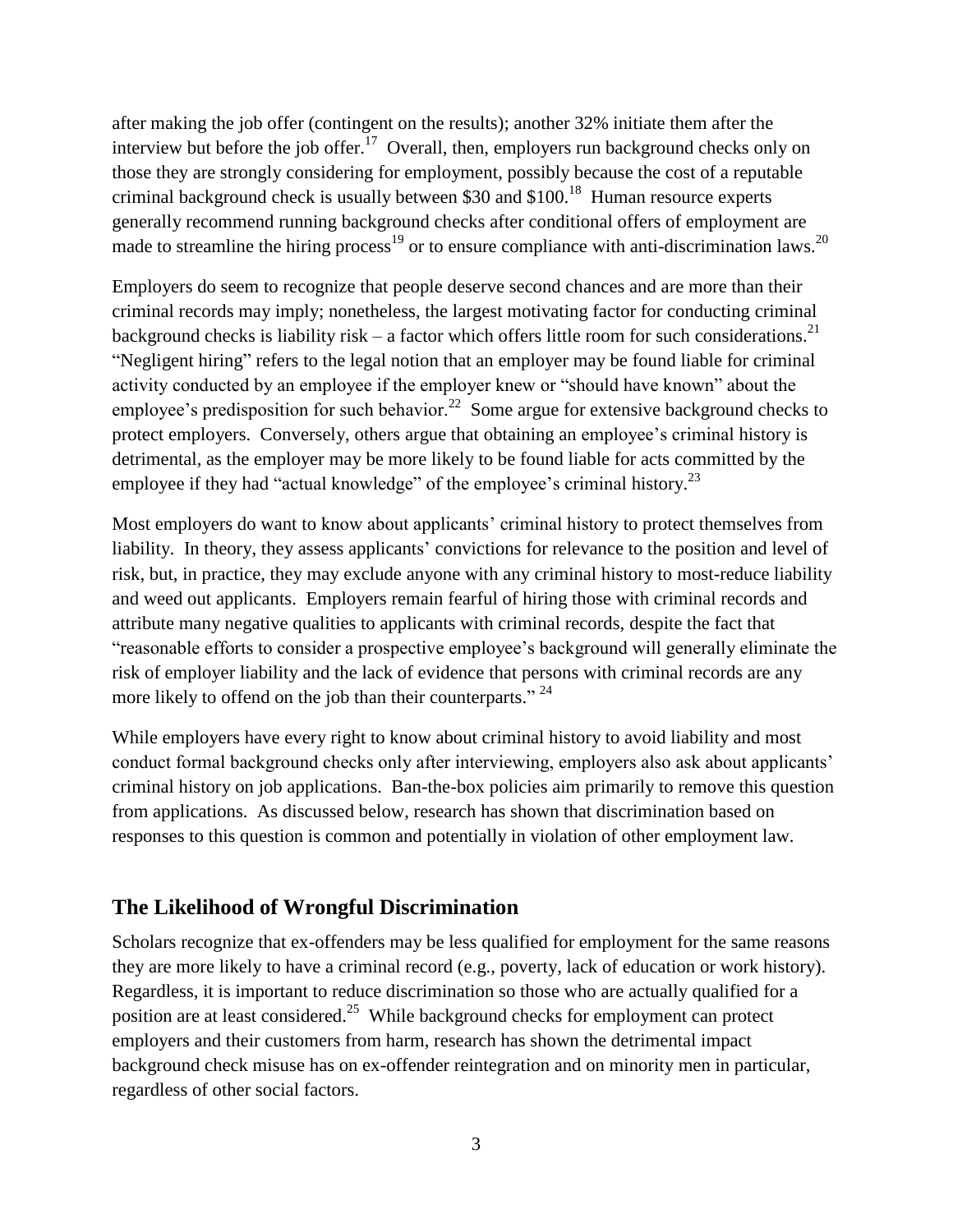Using an employment audit methodology, which allows for an experimental design in a real-life setting, Pager (2003) found that, for white males applying for entry-level jobs, having a criminal conviction decreased the chance of getting a call back by half (34% versus 17% call back rate). Black males *without* a criminal record received less calls back (14%) than white men *with* a conviction. Black males with the same conviction were only called back 5% of the time.<sup>26</sup> A more recent study in Phoenix found smaller levels of discrimination, especially with online job applications. Still, having a criminal record and minority status decreased callback rates.<sup>27</sup>

Pager (2003) suggests that some of this discrimination occurs unconsciously. Also, the majority of disproportionate treatment in age, gender, or racial discrimination occurs during review of the job application. Pager further notes that criminal history discrimination is much more socially acceptable than racial or gender discrimination, as certain exclusions based on criminal records are authorized by law, and criminal records are collected and distributed by the government. This leads people to feel discrimination based on a criminal record is generally legitimate.<sup>28</sup>

Decker et al.'s (2014) study also showed that employers attribute negative qualities such as tardiness and substance abuse problems to applicants with incarceration history, even when applicants submit nearly identical resumes and have equivalent qualifications.

Studies have also found that most employers are equally unlikely to consider applicants who have had *any* prior contact with the criminal justice system, regardless of the severity or age of the conviction; instead, they tend to simply exclude anyone with any conviction.<sup>29</sup> Some employers do not take into account that individuals with convictions are no more likely to commit a new crime than the average person if it has been four to ten years since the conviction, depending on their specific history of offenses.<sup>30</sup> Most employers are unlikely to invest time and energy in understanding nuance in individual histories when faced with large numbers of applicants, even if they claim to give applicants a chance to explain the records. $31$ 

#### **Disproportionate Effects on Minorities: EEOC Guidelines**

In 2012, the U.S. Equal Employment Opportunity Commission (EEOC) released guidelines regarding the use of background checks for employment. They acknowledged the disparate impact the criminal justice system has on minority communities, estimating that Hispanic men are incarcerated at three times the rate of white men, and black men are incarcerated at seven times the rate of white men (with one in 15 African-American men incarcerated).<sup>32</sup>

Compared to rates of criminal offending among racial groups, members of minority groups are disproportionately arrested and incarcerated, due in large part to increased law enforcement in poor urban areas, disproportionate treatment within the criminal justice system, <sup>33</sup> and "societal disadvantages that place minorities…at much greater risk of being both offenders and victims of violent crime."<sup>34</sup> Having a conviction may be more an indicator of living in a poor urban area than an indicator of more engagement in crime than other applicants.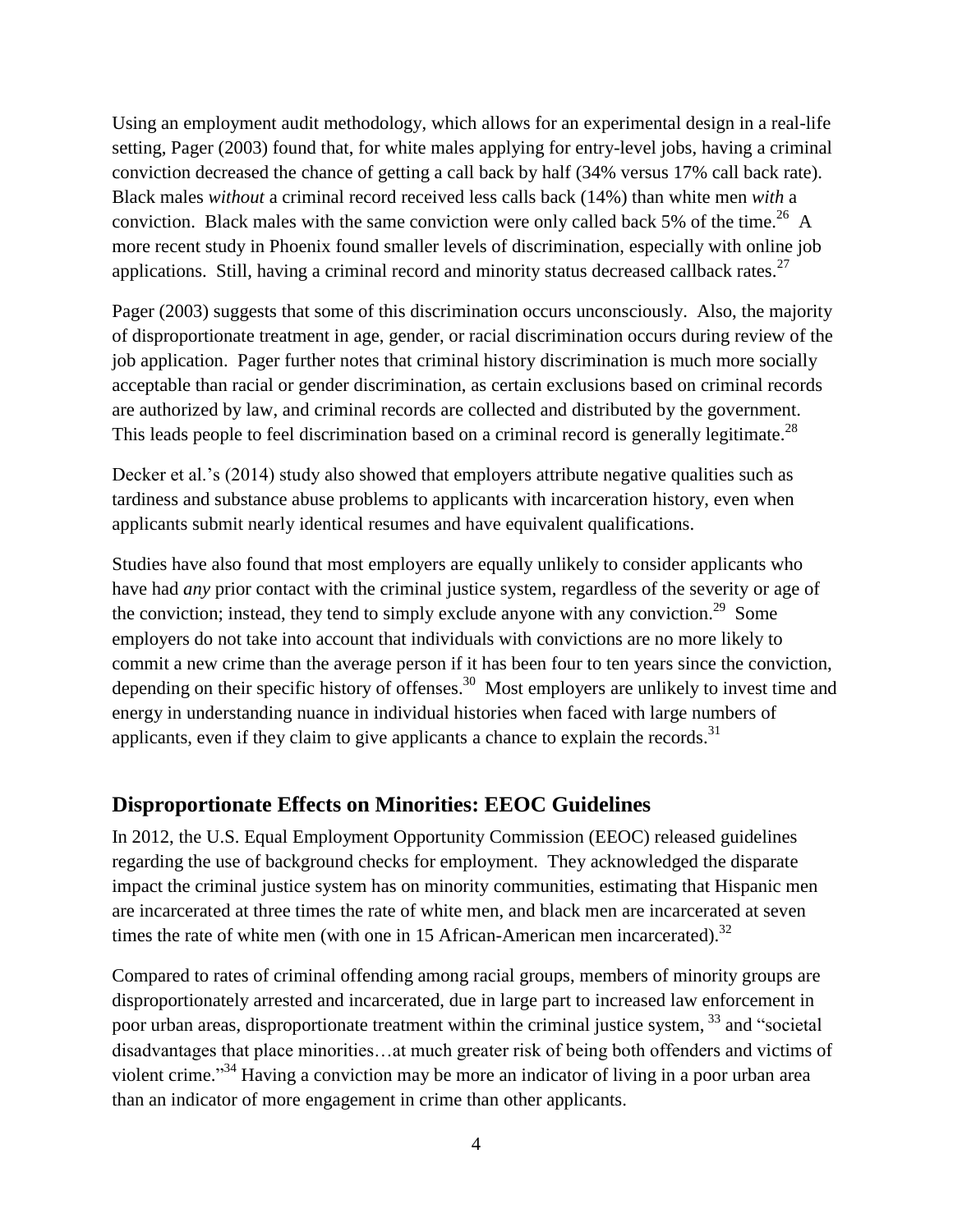The EEOC therefore recommends careful use of criminal records in hiring decisions to avoid what effectively amounts to racial discrimination. To the EEOC, refusing to offer employment to anyone with any criminal conviction is equivalent to racial discrimination, due to the overrepresentation of minorities in the criminal justice system.<sup>35</sup> They recommend considering case-by-case the relevance a conviction has to the job and other factors such as the age of the conviction.<sup>36</sup> They strongly recommend against using arrest history in employment decisions, as just being arrested should not imply guilt.<sup>37</sup> They also endorse policies similar to ban-the-box as a "best practice" for employers to avoid wrongfully discriminating against applicants.<sup>38</sup>

# **Criminal Record Inaccuracies**

Compounding these factors is that even the most reputable criminal record databases contain inaccurate or incomplete information. In 2006, the U.S. Attorney General "…revealed that roughly 50 percent of the [FBI's criminal history] records are incomplete and fail to provide information on the final outcome of an arrest."<sup>39</sup> Record inaccuracies can have serious impacts on job seekers; about one third of felony arrests never result in conviction and another third of charges are changed to lesser offenses.<sup>40</sup> Since these FBI's fingerprint-verified criminal history records are usually considered the most accurate records available,<sup>41</sup> this sheds serious doubt on the accuracy of commercial background checks obtained by most employers.

The Fair Credit Reporting Act and EEOC guidelines require employers to give job applicants the opportunity to verify and/or correct background checks before "adverse action" is taken on their application.<sup>42</sup> However, it is very difficult for individuals to obtain documents on the outcome of their criminal case quickly enough for an employer to hold the position open. Older cases and dismissed charges are most prone to error and are also the most difficult records to find.<sup>43</sup>

#### **Potential Effects of Ban-the-Box Reforms**

Ban-the-box policies may be able to mitigate some of the problems mentioned above. Advocates must, however, make sensible claims. Some may claim that banning the box will decrease recidivism because people will work instead of committing crime, thus improving public safety. Others may say it will decrease unemployment and the amount of people on public assistance. However, many factors besides a question on job applications affect these wide-ranging social constructs. It is important to focus on the more direct potential effects of the legislations.

By removing the conviction question from job applications, those with criminal histories may be encouraged to apply to more jobs. Many ex-offenders get nervous and discouraged when they see questions about criminal history on job applications. Some choose not to apply, assuming they will not be considered. If more ex-offenders apply, they should be offered more interviews, since the discrimination is mostly avoided by altering the job application.<sup>44</sup> Depending on when criminal history is revealed during the application process and how the employer uses this information, ex-offenders may be offered more employment opportunities.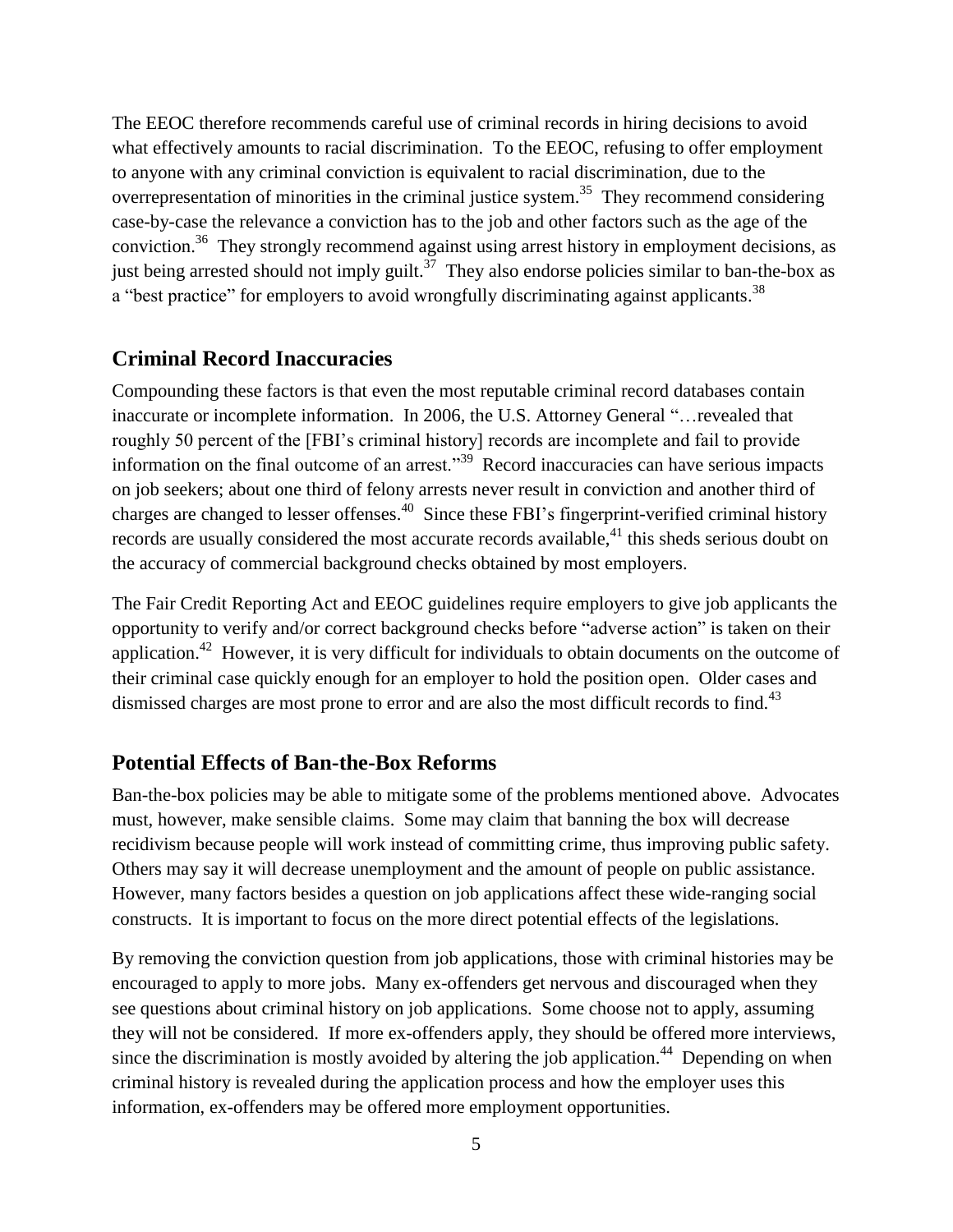Some ex-offenders weigh the risks of disclosing their history against the risks of lying on job applications.<sup>45</sup> Very rarely do people fully explain their criminal history on job applications as recommended by the Legal Action Center (2011). There is little to no research as to how often or to what degree ex-offenders falsify or fail to disclose on job applications in the hopes that it will help them be considered for the job. It may be a common practice.

Self-disclosed criminal history could easily conflict with information from criminal background checks. Many people are not sure of the names and dates of their convictions. If what they report does not exactly match what is revealed by a background check, the employer may assume the applicant lied. With 90 to 95% of criminal cases being resolved with plea deals, <sup>46</sup> a person may list the crime they were charged with instead of the plea. Such simple "falsification" is grounds for rejection of the application.<sup>47</sup> Research is needed as to how accurately people understand and report their criminal history and how employers interpret discrepancies.

Similarly, some states allow certain criminal records to be expunged (legally destroyed), but applicants may falsely report these convictions anyway. Others may not be able to expunge identical records because they cannot afford the fees. Also, if someone committed the same crime in New York State, for instance, it could never be expunged<sup>48</sup>; it is simply a matter of geography. This limits the employer's ability to distinguish fairly between applicants.

Considering the last two points, delaying criminal history questions may encourage applicants to be more honest when asked about their history, and employers may get a more accurate picture of the conviction and the applicant. If criminal history is discussed in interviews, applicants have the opportunity to challenge stereotypes and explain the circumstances around their convictions.

Some studies have shown that employers who have hired people with criminal histories before are more willing to do so again, whether the past experience was positive or negative.<sup> $49$ </sup> Thus, increasing employment opportunities for ex-offenders could, in the long-term, warm employers to the idea of hiring ex-offenders. Further, the law could encourage employers to be more aware of bias in hiring decisions and therefore discriminate less against those with records.<sup>50</sup> Thus, employers may be less likely to violate pre-existing state and federal employment law.

There are few obvious negative effects of ban-the-box policies, though it does require employers to alter job applications and effort to enforce the laws. Most employers conduct background checks after interviews or conditional offers anyway,  $51$  so ban-the-box policies are unlikely to have a detrimental effect on employers' hiring procedures or efficiencies. Removing the criminal history question from applications may, however, encourage employers to consider those with irrelevant criminal records for employment and may encourage more people to apply.

It is still quite possible that delaying criminal history inquiry will simply delay the rejection of the applicant. We can only speculate that banning the box from job applications will increase interview or hiring rates for ex-offenders. Again, research is needed on this.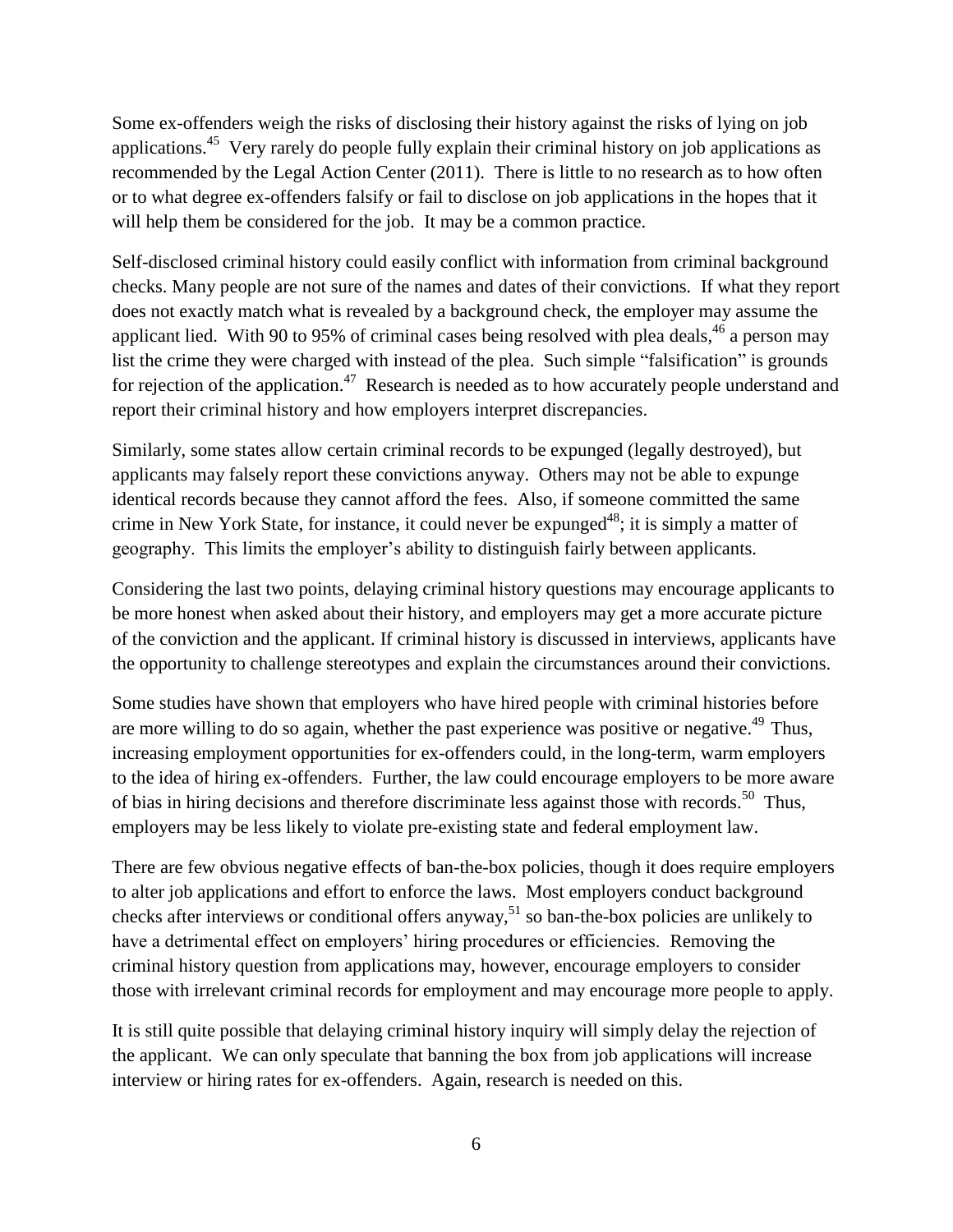### **Enforcement**

Enforcing discrimination law is difficult, especially when discrimination occurs unconsciously<sup>54</sup> and is sometimes lawful and necessary, as with criminal history considerations.<sup>55</sup> In some areas in which the policies have been in place for years, advocates question the efficacy. Philadelphia, for example, has been struggling to enforce the law due to a lack of resources and oversight.<sup>56</sup>

Pederson outlines a legal framework for addressing unconscious bias in employment decisions (2011). She suggests that if there is *any* evidence that employers wrongfully considered conviction history, the courts should consider this unlawful discrimination, even if the employer offers other, more justified reasons for the adverse decision. To Pederson, it is the duty of the law to prohibit legitimate reasoning from masking unjust reasoning. Law can encourage employers to reflect on and consciously choose not to act on their biases.

Ban-the-box ordinances should specify enforcement mechanisms. To start, the laws must be designed to be enforceable. Most ban-the-box policies not only remove questions from applications but also stipulate when employers can run background checks and how they use the information. The most enforceable policies require a conditional offer of employment prior to conducting background checks. Then, if a background check reveals a conviction that legally prevents the employer from hiring the person, the employer's reasoning will need to be clear and well-founded, as it would be obvious that the criminal record is the sole reason for the denial. No matter how the law is written, violations need to be detectable by applicants and by courts.

# **Status of Ban the Box Across the United States**

As of February 2014, ten states had passed laws removing criminal history questions from state employment applications. Eight of these also applied to employment with cities and counties within the state, and four included private employers. Several states require that employers provide applicants with written notification if denied a job and copies of their background checks, in accordance with the Fair Credit Reporting Act. Eight states prohibit consideration of arrest history, and others limit the age of convictions that may be considered.<sup>52</sup>

Another 56 cities and counties have passed ban-the-box ordinances. All of these apply to public employees, while 14 also apply to private employers (25%). Twenty of these cities or counties, including Buffalo, NY, delay background checks until after a conditional offer of employment is made or finalists are selected. Fifteen ordinances outline an appeal process for employment denials, and ten require copies of background checks to be given to applicants.<sup>53</sup>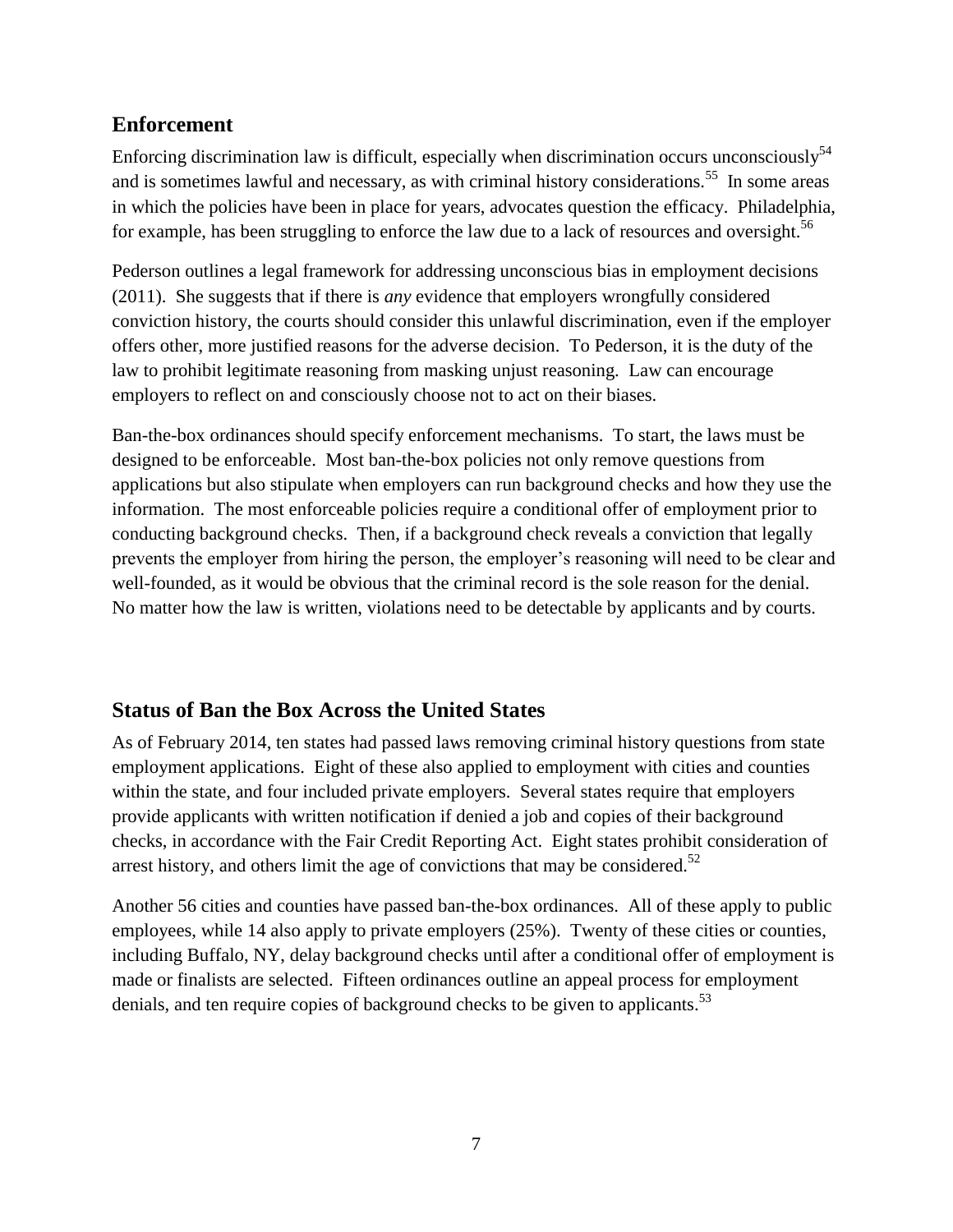# **Relevant Employment Law in New York**

In the State of New York, employers can only deny employment based on a criminal record if the crime is directly related to the employment duties or if employing the person "would involve an unreasonable risk to property or to the safety or welfare of specific individuals or the general public."<sup>57</sup> Eight factors must be considered when determining relevance and risk, including how long it has been since the conviction, how old the person was, and "any information…in regard to his rehabilitation and good conduct."<sup>58</sup> In addition, applicants with criminal histories who are denied employment are entitled to receive a written explanation within 30 days of request.<sup>59</sup> These laws are enforced as by the state's division of human rights. $^{60}$ 

Further, New York's Human Rights Law only allows employers to consider arrest records if they resulted in an adult criminal conviction or if the case is still pending.<sup>61</sup> Also, New York criminal convictions can never be sealed or expunged, unlike some other states.<sup>62</sup> All misdemeanor and felony convictions from New York remain permanently on a person's criminal record.

New York does offer Certificates of Relief from Disabilities and Certificates of Good Conduct "to remove any bar to [an offender's] employment, automatically imposed by law by reason of his conviction of the crime." <sup>63</sup> This opens opportunities for ex-offenders to apply for positions in "protected" fields, such as health care or child care, but the employer can still deny them a job if the conviction is relevant to the position or poses an unreasonable risk.

There are over one hundred occupations from which people with criminal records are restricted by New York licensing laws, including barbering, massage therapy, health care, teaching, social work, counseling, notary public, plumbing, and funeral directing.<sup>64</sup> Ex-offenders are also barred or discouraged from military service and law enforcement.<sup>65</sup> Ban-the-box policies generally do not apply to employers in these fields, as their hiring practices are governed by state law.

Recently, the Chief Judge of the State of New York, declared initiatives in the 2014 State of the Judiciary to reduce long-term employment barriers for ex-offenders. He is proposing legislation to seal non-violent misdemeanor offenses and some non-violent felony convictions if the person has not been rearrested in several years.<sup>67</sup> Also, beginning in April 2014, New York's Office of Court Administration (OCA), which disseminates criminal record information, "will no longer disclose misdemeanor convictions of individuals who have no other previous criminal convictions and who have not been re-arrested within 10 years of the date of the conviction." <sup>68</sup>

New York State provides protections already for both employers and ex-offender job applicants, but some believe more is needed to prevent the existence of a criminal history from being used as an exclusion tool by employers. Ban-the-box ordinances have been enacted in Buffalo (for public and private employers) and New York City (for public employment and city vendors),<sup>69</sup> and a similar ordinance is being proposed in Rochester, NY.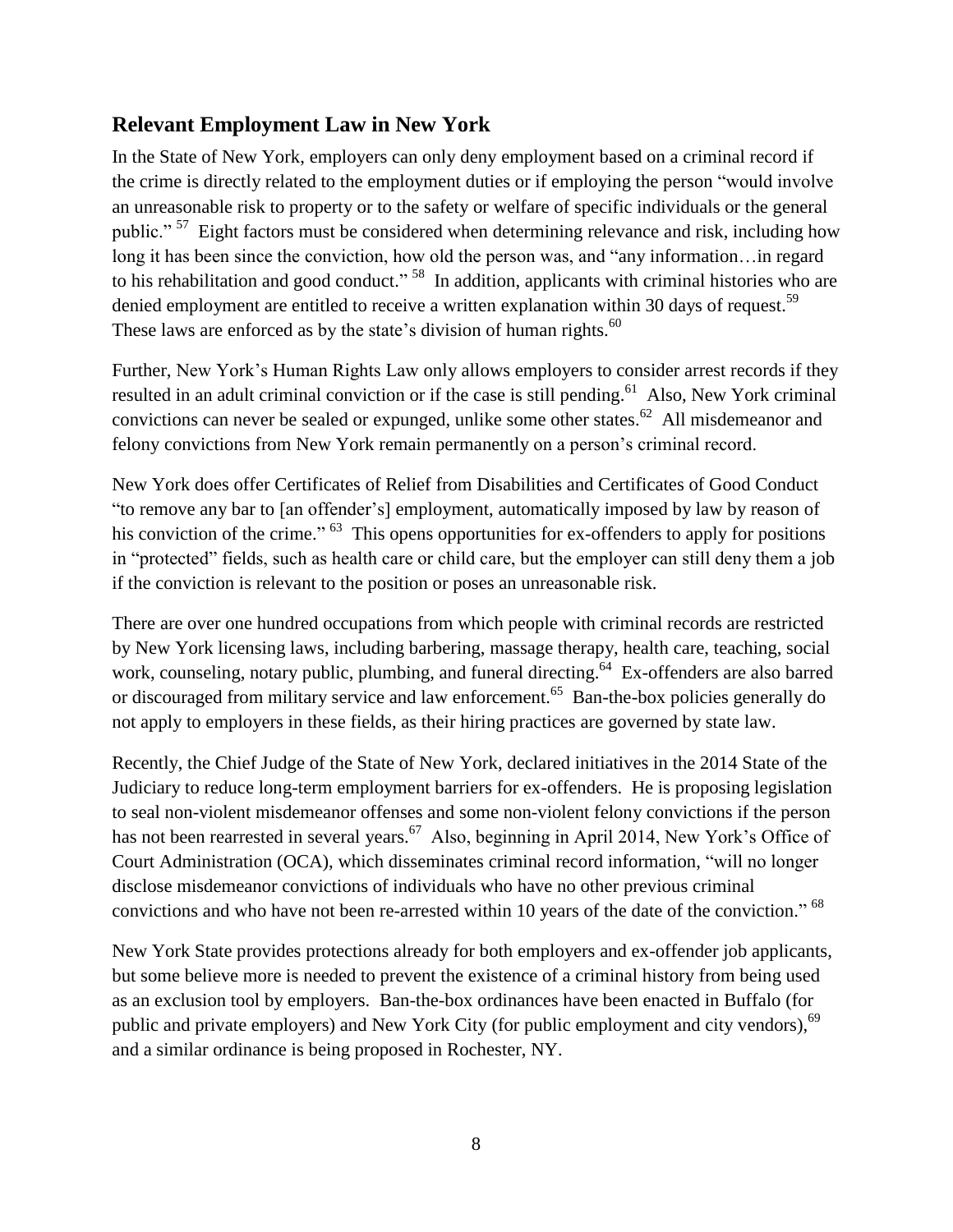# **Rochester's Proposed "Opportunity to Compete" Ordinance**

The ban-the-box policy being proposed in Rochester, NY is called Opportunity to Compete. It is a city ordinance that would apply to the City, its vendors, and private employers. It stipulates that employers may not ask questions about prior criminal conviction(s) on employment applications. Such inquiries can only be made after a phone or in-person interview.<sup>70</sup> The ordinance emphasizes that employers must make hiring decisions in accordance with New York Correction Law Article 23-A and the U.S. Fair Credit Reporting Act, as explained above.

The proposed ordinance permits employers for licensed professions to ask questions about criminal convictions in line with their affiliated trade or professional licensing body. Employers hiring for positions where certain convictions are a bar to employment under New York State or Federal law may also ask about those convictions during the application process. The ordinance would not apply for those hiring police officers or firefighters.<sup>71</sup>

The ordinance allows people to commence civil actions against employers within one year of an alleged violation. Courts may impose a penalty of \$500.00 for an employer's first violation, with subsequent violations having a maximum \$1,000 penalty each. To provide employers time to come into compliance, the ordinance would take effect 180 days after its adoption.<sup>71</sup>

The Opportunity to Compete committee hopes to expand the ordinance to Monroe County after adoption in the city, as most employers are located in the suburbs. Regardless of legislative decisions, the committee has made several steps to gain support for the ordinance. According to the Opportunity to Compete committee, eighteen local organizations have agreed to remove criminal history questions from their job applications (as of March 25, 2014).<sup>72</sup>

The committee is also conducting outreach. They have met with several employer organizations for input into the ordinance's language. They have spoken to the NY Department of Labor, and they plan to do public outreach if the ordinance is passed to inform applicants and employers.

# **Potential Effect, Scope, and Limitations for Rochester**

It is well-documented that Rochester struggles with concentrated poverty, low educational attainment, a lack of affordable housing, high crime rates, and dispersal of employers to suburbs.<sup>73</sup> These same indicators also point to higher conviction rates among the city population.

In 2009, the New York State Division of Parole supervised about 1,421 parolees in City of Rochester.<sup>74</sup> Since Rochester's population is roughly 210,000, about 1 in 150 people in Rochester were on parole. About a thousand people each year return to Rochester from state prisons. About 1,500 more people each year are released from local jails after shorter incarcerations, and most of those recently released are concentrated in just a few zip codes.<sup>75</sup>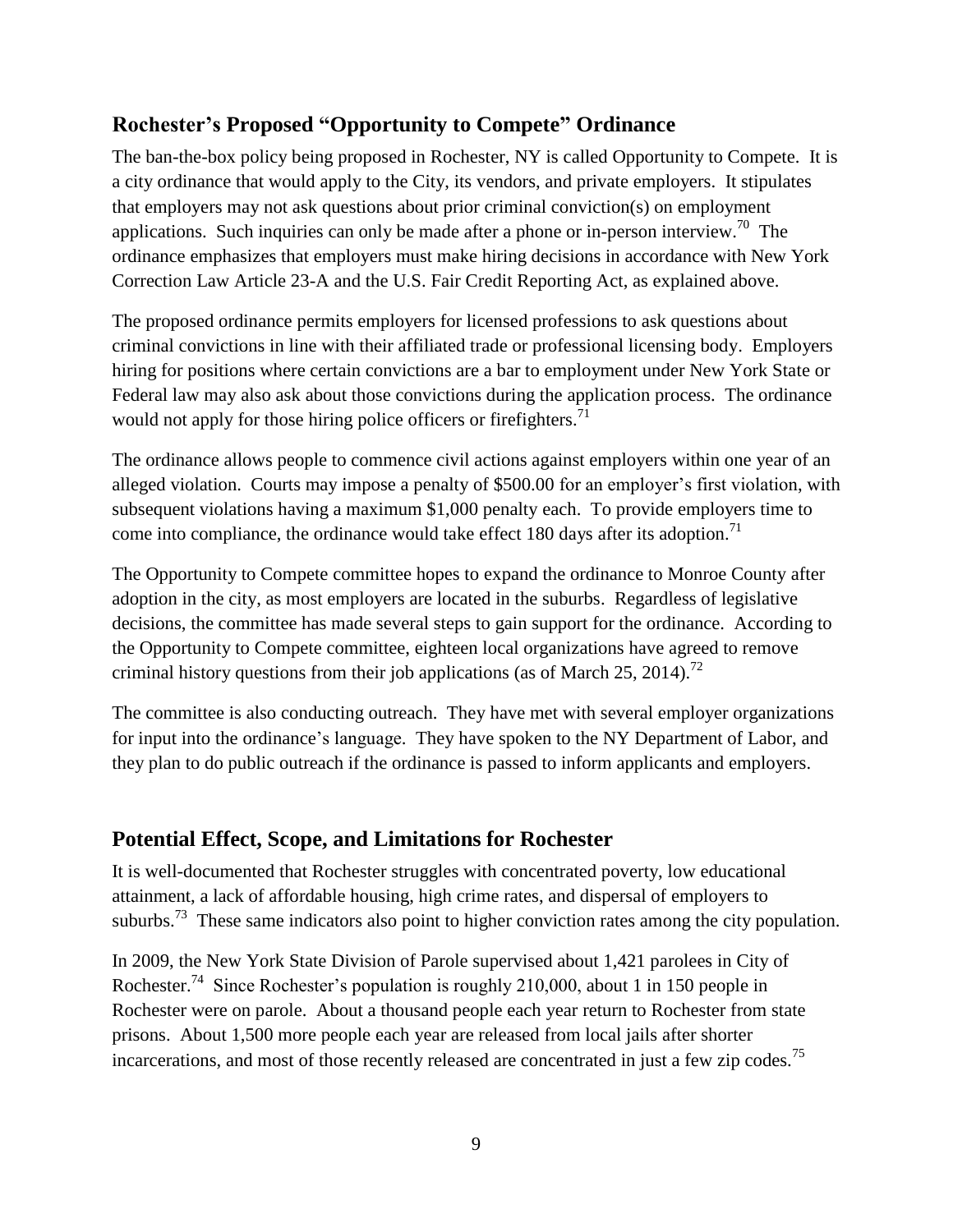By demographic and socioeconomic estimates, Rochester residents are likely to be much more affected by the criminal justice system than the average American. Since one in three out of all American adults has an arrest record,<sup>76</sup> higher rates should be expected in Rochester. The Opportunity to Compete ordinance, then, may have an impact on a larger percentage of residents in the City of Rochester than in places where arrest and conviction rates are lower.

There are important limitations that must also be considered. This proposed ordinance delays criminal history inquiries until after an initial interview is conducted. This means employers cannot ask applicants about their criminal histories during interviews. This forces the interview to focus on the person's qualifications. However, the applicant would not have the chance to explain their criminal history before it is seen on paper, unless he or she initiates that discussion with the employer. Some ex-offenders may welcome this opportunity to discuss their history on their own terms and convey honesty, but many applicants would be wary of doing this.

With the language used here and from the enforcement perspective, it remains quite simple for employers to say, after interviewing and obtaining the criminal history, that the position has been filled, even if the real reason for rejection is the criminal history. The applicant may never know the true reason for denial, nor will the courts. As a result, ban-the-box advocates recommend that inquiries into criminal histories are delayed until after a conditional offer of employment.<sup>77</sup> That way, the applicant would know that his or her criminal history is the sole reason for denying the application. However, employers would probably resist such a strict policy. There is also currently no evidence as to how this would affect employers or applicants.

#### **Research Proposal**

As stated throughout this report, data on ban-the-box effects is lacking. Some cities have collected data after the ordinance passed, but none, to our knowledge, have compared this to conditions prior to implementation. Also, researchers cannot simply track how many violations of the ordinances are logged; the everyday effects on job applicants and employers must be measured. Here we propose methods to study the effect of this ordinance in Rochester, NY.

A survey could be conducted of unemployed people in Rochester. This can ask people to report how long they have been seeking work, how many jobs they have applied for, and how many interviews and offers they have had. This survey would be conducted again after the Opportunity to Compete ordinance goes into effect to see if there are any changes in reported interview or job offer rates for ex-offenders relative to those without criminal records. We could also use this to estimate how many people have criminal convictions, the types of convictions, how they deal with their convictions during the job application process, and how this population's job search process compares to those without criminal records.

Ex-offenders could also be interviewed to see whether and how they apply for jobs when asked about their criminal records, including how much of their criminal history they accurately report.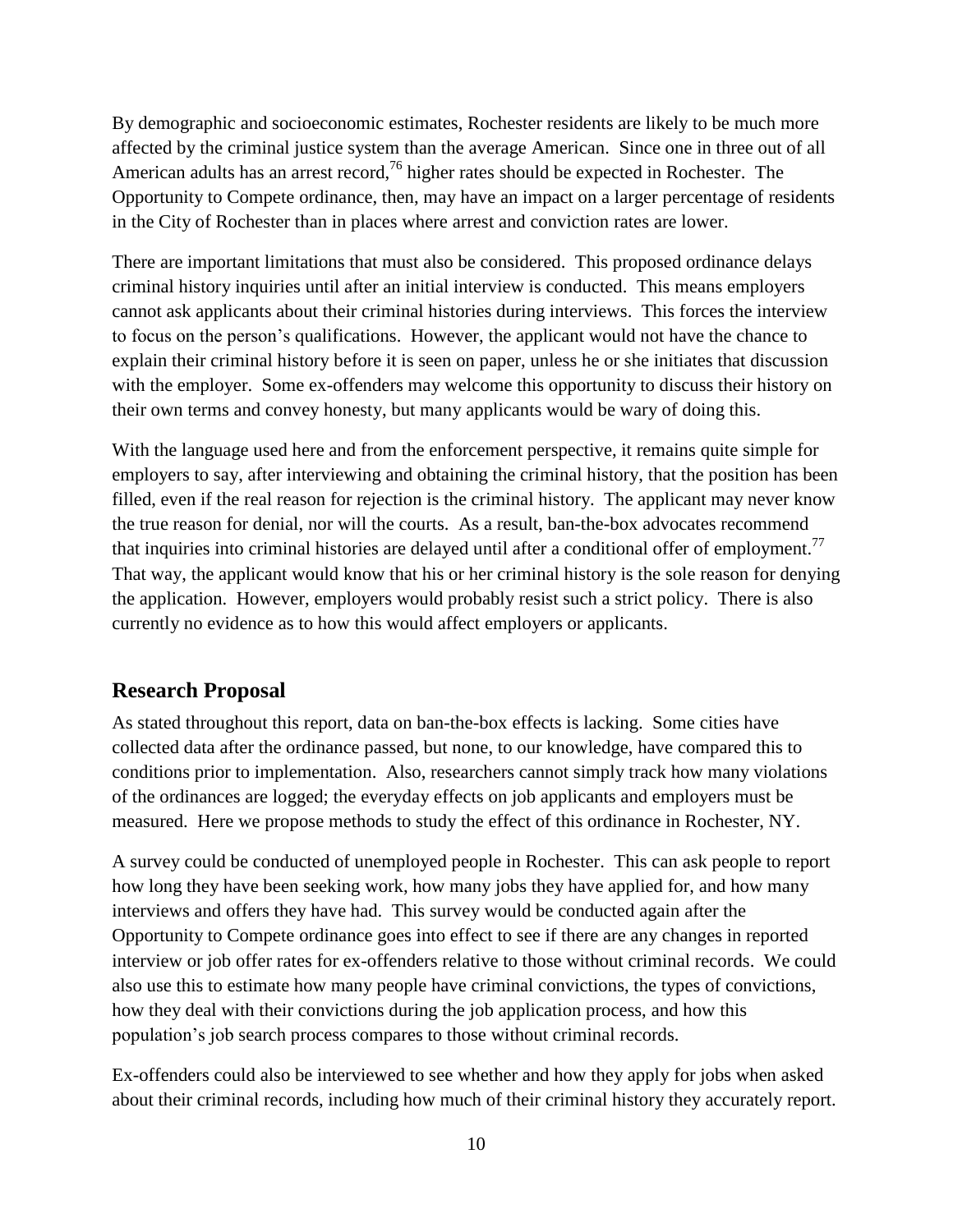Information could also be collected from local employers and temporary staffing agencies as to how they feel about hiring people with criminal histories. Much research has already examined such issues, but no studies have shown if employers' feelings change after passage of a ban-thebox ordinance. By also including agencies that aim to hire ex-offenders or who have hired exoffenders in the past, we could begin to understand their reasoning and experiences.

Finally, if sufficient funding was secured, a more extensive study could be conducted. Many audit studies have examined the effect of a conviction record on job application callback rates.<sup>78</sup> However, none have done so before and after the passage of ban-the-box legislation.

This research would contribute tremendously to understanding ex-offender employment processes in general and the direct effects of ban-the-box policies in particular.

### **Conclusion**

Screening job applicants for criminal history is extremely common, and unlawful discrimination based on those records prevents a large number of qualified individuals from having a fair opportunity to compete for employment. While laws are already in place to protect both employers and applicants, navigating these laws is complicated, and more may need to be done to curb unjust employment discrimination.

Ban the box legislations have the potential to positively affect a large portion of American workers (especially urban minorities) and to address some of the common problems with background checks, while leaving employers' hiring processes largely unaffected. However, policy makers should cautiously decide how such policies should be enacted and enforced to provide the intended results. Similarly, the effects of ban-the-box policies need to be studied to inform communities about how best to implement these policies.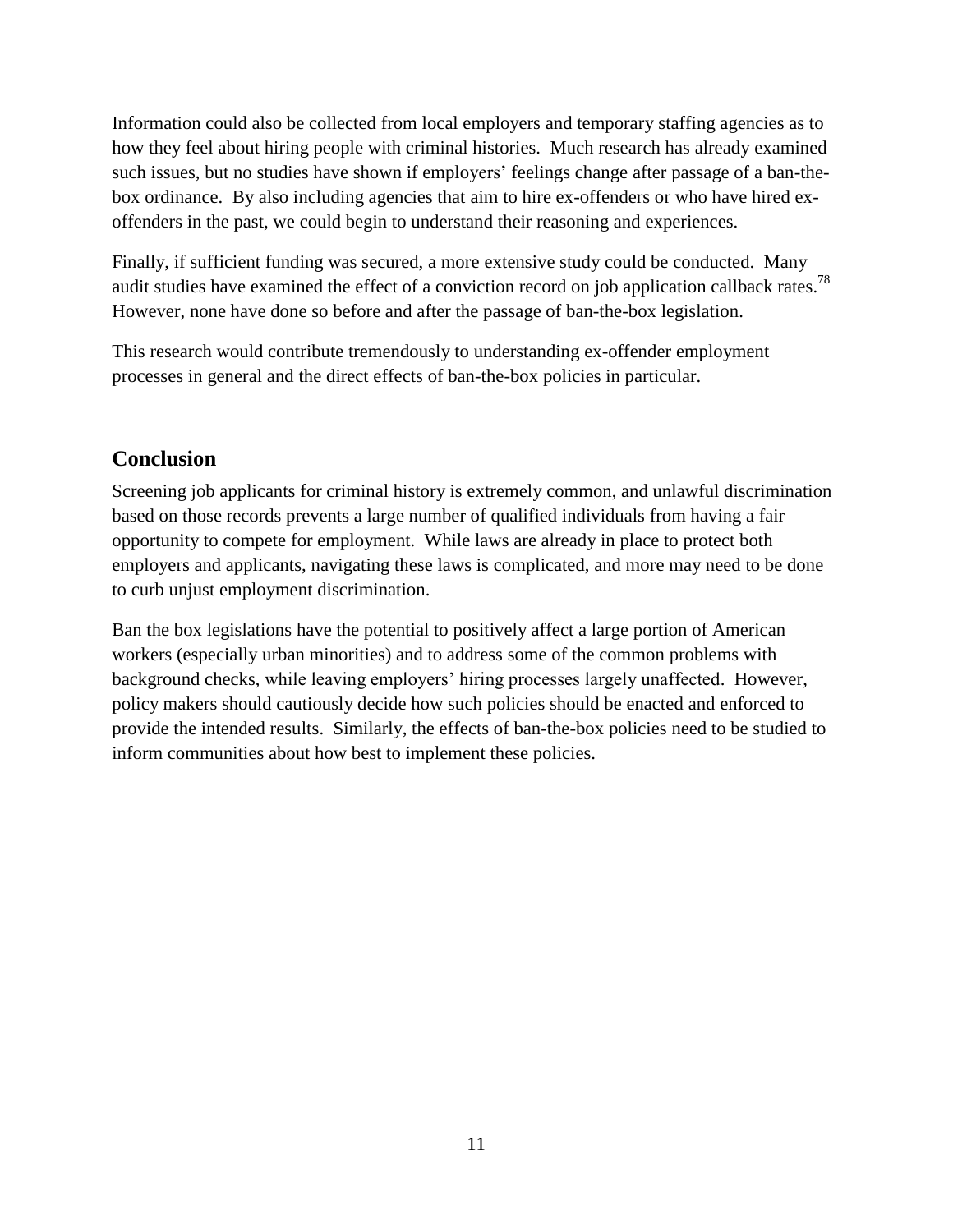#### References

- All of Us or None. *About*. Accessed March 2. 2014. Retrieved from <http://bantheboxcampaign.org/?p=20>
- Backman, C. (2011). Vocabularies of motive among employers conducting criminal background checks. *Acta Sociologica, 54*(1), 27-44. doi: 10.1177/0001699310392601.
- Brame, R., Bushway, S. D., Paternoster, R., & Turner, M. G. (2014). Demographic patterns of cumulative arrest prevalence by ages 18 and 23. *Crime & Delinquency*. doi: 10.1177/0011128713514801.
- Carson, E. J. (2010). Off the record: Why the EEOC should change its guidelines regarding employers' considerations of employees' criminal records during the hiring process. *The Journal of Corporation Law, 36*(1), 221-237.
- Comisky, H. A., & Zubowicz, C. P. (Winter 2006). The law of criminal background checks. *Employee Relations Law Journal, 32*(3), 66-83. Retrieved from <http://search.proquest.com.ezproxy.rit.edu/docview/194225709?accountid=108>
- Decker, S. H., Spohn, C., Ortiz, N. R., & Hedberg, E. (2014). *Criminal Stigma, Race, Gender and Employment: An Expanded Assessment of the Consequences of Imprisonment for Employment.* Final report to the National Institute of Justice. Retrieved from <https://www.ncjrs.gov/pdffiles1/nij/grants/244756.pdf>
- Devers, L. (2011). *Plea and Charge Bargaining: Research Summary*. Bureau of Justice Assistance, U.S. Department of Justice. Retrieved from <https://www.bja.gov/Publications/PleaBargainingResearchSummary.pdf>
- Doherty, E. (December 2013). *Poverty and the Concentration of Poverty in the Nine-County Greater Rochester Area*. Rochester, NY: Rochester Area Community Foundation. Retrieved from [www.actrochester.org/sites/default/files/Poverty%20Report%20for%20Web.pdf](http://www.actrochester.org/sites/default/files/Poverty%20Report%20for%20Web.pdf)
- Drug Policy Alliance. (n.d.) *Race and the Drug War*. Retrieved from <http://www.drugpolicy.org/race-and-drug-war>
- Fair Credit Reporting Act (1970), 15 USC §1681 et seq. Retrieved from [http://www.ftc.gov/enforcement/rules/rulemaking-regulatory-reform-proceedings/fair](http://www.ftc.gov/enforcement/rules/rulemaking-regulatory-reform-proceedings/fair-credit-reporting-act)[credit-reporting-act](http://www.ftc.gov/enforcement/rules/rulemaking-regulatory-reform-proceedings/fair-credit-reporting-act)
- Glaze, L. E., & Herberman, E. J. (December 2013). *Correctional Populations in the United States, 2012* (NCJ 243936). Retrieved from the U.S. Department of Justice, Office of Justice Programs, Bureau of Justice Statistics website: <http://www.bjs.gov/index.cfm?ty=pbdetail&iid=4843>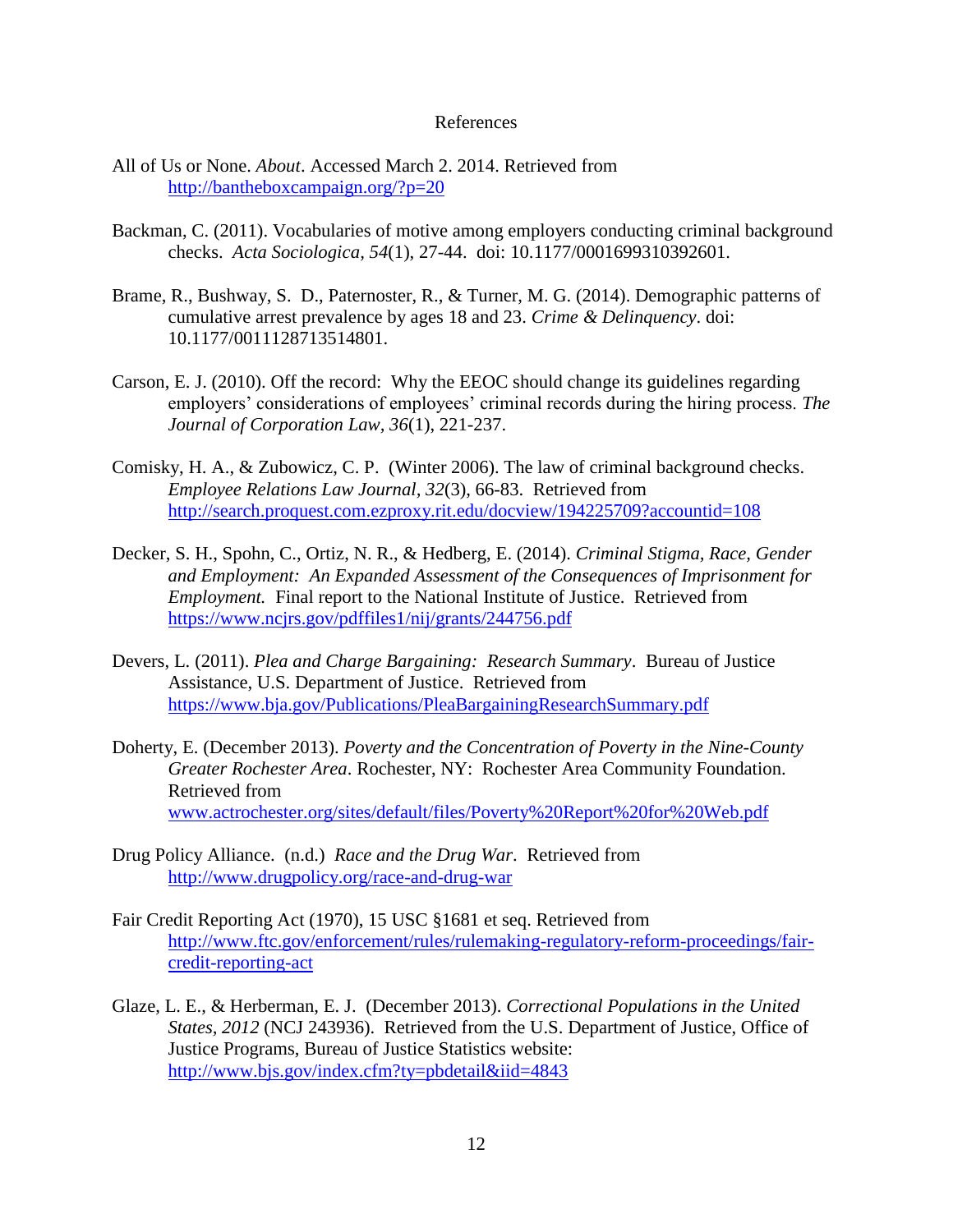- HireRight Express. *Frequently Asked Questions.* Accessed March 2, 2014. Retrieved from <http://www.hireright.com/EXPRESS/FAQ/>
- Klofas, J. (2009). *Prisoner Reentry and Rochester's Neighborhoods* (CPSI Working Paper 2009- 09). Retrieved from Center for Public Safety Initiatives, Criminal Justice Department, Rochester Institute of Technology: <https://www.rit.edu/cla/criminaljustice/cpsi/work>
- Legal Action Center. (2006). *New York State Occupational Licensing Survey.* Retrieved from [http://www.reentry.net/ny/employment\\_licensing/item.2220-](http://www.reentry.net/ny/employment_licensing/item.2220-Criminal_Records_and_Licensing_for_Specific_Careers) [Criminal\\_Records\\_and\\_Licensing\\_for\\_Specific\\_Careers](http://www.reentry.net/ny/employment_licensing/item.2220-Criminal_Records_and_Licensing_for_Specific_Careers)
- Legal Action Center. (2011). *Criminal Records and Employment: Protecting Yourself from Discrimination.* Retrieved from [www.lac.org/doc\\_library/lac/publications/Criminal\\_Records\\_Employment\\_2013.pdf](http://www.lac.org/doc_library/lac/publications/Criminal_Records_Employment_2013.pdf)
- Lippman, J. (February 2014). *The State of the Judiciary 2014: Vision and Action in Our Modern Courts.* Albany, NY: State of New York. Retrieved from <http://www.courts.state.ny.us/whatsnew/pdf/2014-SOJ.pdf>
- Lukies, J., Graffam, J., & Shinkfield, A. J. (2011). The effect of organisational context variables on employer attitudes toward employability of ex-offenders. *International Journal of Offender Therapy and Comparative Criminology, 55*(3), 460-475. doi: 10.1177/0306624X09359933.
- Lytle, T. (April 2013). Streamline Hiring. *HRMagazine, 58*(4): 63-65. Retrieved from <http://search.proquest.com.ezproxy.rit.edu/docview/1346729623?accountid=108>
- National Employment Law Project. (2014a) *Ban the Box Resource Guide: Major U.S. Cities and Counties Adopt Fair Hiring Policies to Remove Unfair Barriers to Employment of People with Criminal Records*. Retrieved from [http://www.nelp.org/page/-](http://www.nelp.org/page/-/SCLP/CityandCountyHiringInitiatives.pdf) [/SCLP/CityandCountyHiringInitiatives.pdf](http://www.nelp.org/page/-/SCLP/CityandCountyHiringInitiatives.pdf)
- National Employment Law Project. (2014b) *Statewide Ban the Box: Reducing Unfair Barriers to Employment of People with Criminal Records.* Retrieved from <http://www.nelp.org/page/-/SCLP/ModelStateHiringInitiatives.pdf>
- Neighly, M., & Emsellem, M. (July 2013). *Wanted: Accurate FBI Background Checks for Employment*. New York, NY: National Employment Law Project. Retrieved from [http://www.nelp.org/page/-/SCLP/2013/Report-Wanted-Accurate-FBI-Background-](http://www.nelp.org/page/-/SCLP/2013/Report-Wanted-Accurate-FBI-Background-Checks-Employment.pdf?nocdn=1)[Checks-Employment.pdf?nocdn=1](http://www.nelp.org/page/-/SCLP/2013/Report-Wanted-Accurate-FBI-Background-Checks-Employment.pdf?nocdn=1)
- New York State Department of Labor. (n.d.). *Federal Bonding Program.* Retrieved from <http://labor.ny.gov/businessservices/services/fbp.shtm>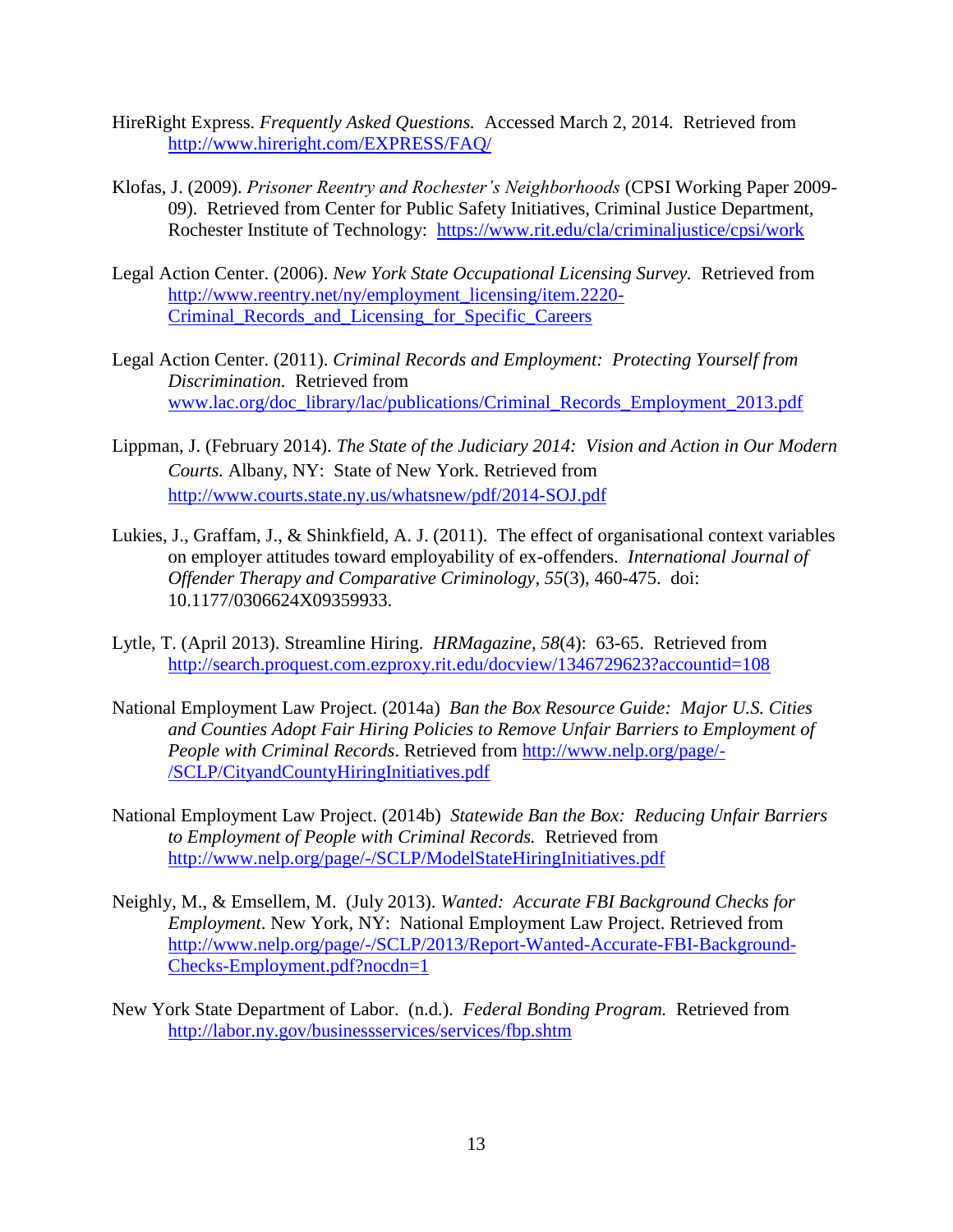- N.Y. Correction Law Article 23-A. (1977). Licensure and Employment of Persons Previously Convicted of One or More Criminal Offenses. Retrieved from <http://products.sanofi.us/careers/nycorrectionlawarticle23a.pdf>
- N.Y. Correction Law Article 23. (1977). Discretionary Relief from Forfeitures and Disabilities Automatically Imposed by Law. Retrieved from <http://lac.org/toolkits/certificates/New%20York%20Statute.pdf>
- New York Human Rights Law (1988). New York Executive Law, Article 15, §296(16). Unlawful Discriminatory Practices, Arrest Record. Retrieved from www.dhr.ny.gov/sites/default/files/doc/hrl.pdf

Opportunity to Compete (proposed 2014). *Draft city ordinance*.

- Otterbein, H. (2013, December 31). Banning the box: Who's the offender now? *Newsworks*. Retrieved from [http://www.newsworks.org/index.php/local/philadelphia/63384-whos](http://www.newsworks.org/index.php/local/philadelphia/63384-whos-the-offender-now)[the-offender-now](http://www.newsworks.org/index.php/local/philadelphia/63384-whos-the-offender-now)
- Pager, D. (2003). The mark of a criminal record. *American Journal of Sociology, 108*(5), 937- 975. Retrieved from<http://www.jstor.org/stable/10.1086/374403>
- Pederson, N. B. (October 2011). A legal framework for uncovering implicit bias. *University of Cincinnati Law Review, 79*(1), 97-153. Retrieved from <http://scholarship.law.uc.edu/uclr/vol79/iss1/3>
- Pinard, M. (2013). Criminal records, race and redemption. *New York University Journal of Legislation and Public Policy, 16*(4), 963-997. Univ. of Maryland Legal Studies Research Paper No. 2014-9. Retrieved from [http://papers.ssrn.com/sol3/papers.cfm?abstract\\_id=2383456](http://papers.ssrn.com/sol3/papers.cfm?abstract_id=2383456)
- Piquero, A. R. & Brame, R. W. (2008). Assessing the race-crime and ethnicity-crime relationship in a sample of serious adolescent delinquent. *Crime & Delinquency, 54*, 390- 423. doi: 10.1177/0011128707307219.
- Rodriguez, M. N., & Emsellem, M. (March 2011). *65 Million "Need Not Apply": The Case for Reforming Criminal Background Checks for Employment*. New York, NY: National Employment Law Project. Retrieved from [http://www.nelp.org/page/-](http://www.nelp.org/page/-/SCLP/2011/65_Million_Need_Not_Apply.pdf?nocdn=1) [/SCLP/2011/65\\_Million\\_Need\\_Not\\_Apply.pdf?nocdn=1](http://www.nelp.org/page/-/SCLP/2011/65_Million_Need_Not_Apply.pdf?nocdn=1)
- Rodriguez, M. N., Farid, E., & Porter, N. (December 2011). *State Reforms Promoting Employment of People with Criminal Records: 2010-11 Legislative Round-Up*. New York, NY: National Employment Law Project. Retrieved from [http://www.nelp.org/page/-](http://www.nelp.org/page/-/SCLP/2011/PromotingEmploymentofPeoplewithCriminalRecords.pdf) [/SCLP/2011/PromotingEmploymentofPeoplewithCriminalRecords.pdf](http://www.nelp.org/page/-/SCLP/2011/PromotingEmploymentofPeoplewithCriminalRecords.pdf)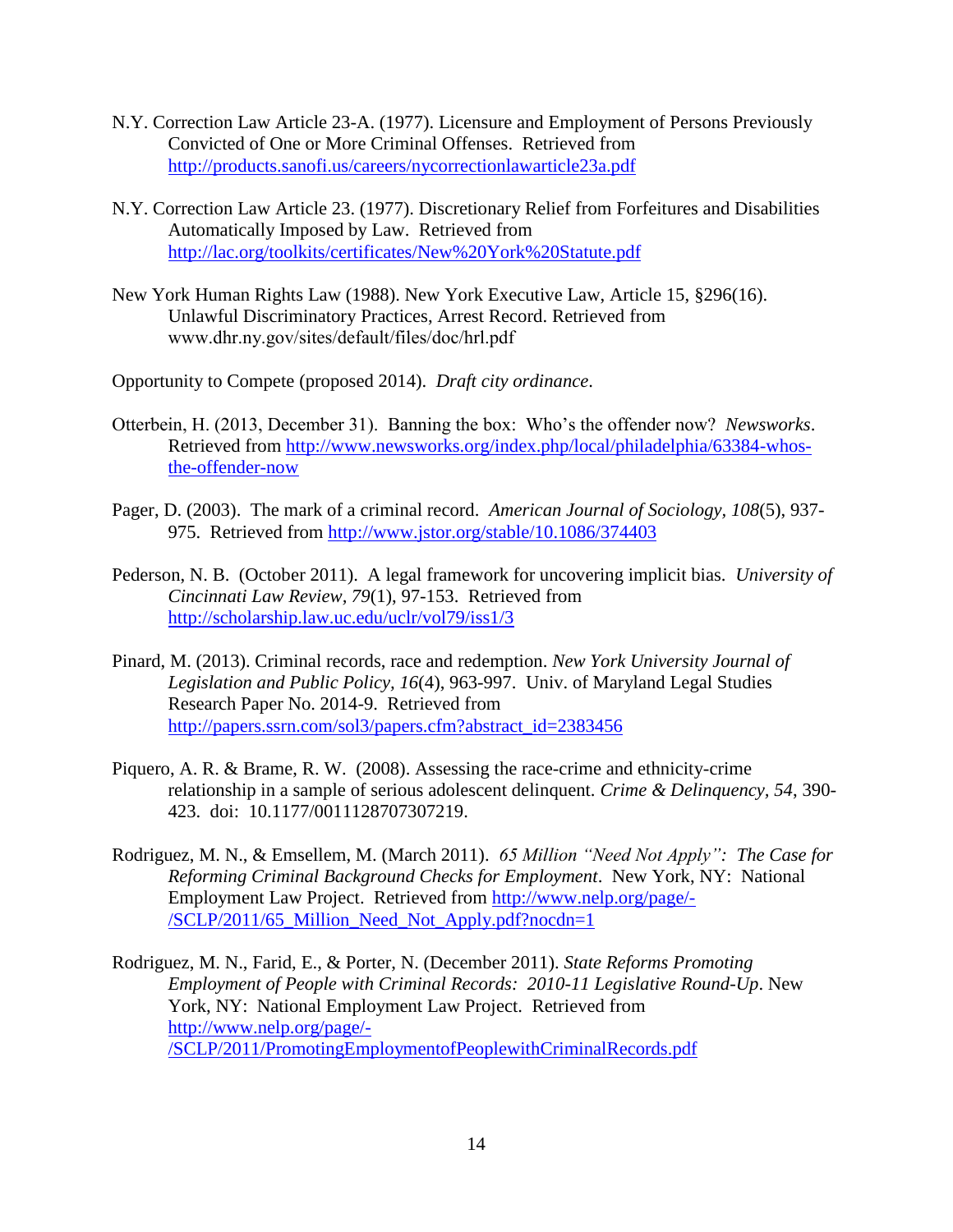- Society of Human Resource Management. (July 2012). *Background Checking—The use of criminal background checks in hiring decisions*. Retrieved from [http://www.shrm.org/Research/SurveyFindings/Articles/Pages/CriminalBackgroundChec](http://www.shrm.org/Research/SurveyFindings/Articles/Pages/CriminalBackgroundCheck.aspx) [k.aspx](http://www.shrm.org/Research/SurveyFindings/Articles/Pages/CriminalBackgroundCheck.aspx)
- Sullivan, D. (1998). Employee violence, negligent hiring, and criminal records checks: New York's need to reevaluate its priorities to promote public safety. *St. John's Law Review, 72*(2), 581-605. Retrieved from <http://search.proquest.com.ezproxy.rit.edu/docview/216811130?accountid=108>
- U.S. Census Bureau, using American FactFinder. [http://factfinder2.census.gov](http://factfinder2.census.gov/) (3 March 2014).
- U.S. Department of Labor, Office of Federal Contract Compliance Programs. (January 2013). *Update on Complying with Nondiscrimination Provisions: Criminal Record Restrictions and Disparate Impact Based on Race and National Origin*. (DIR 2013-02). Retrieved from<http://www.dol.gov/ofccp/regs/compliance/directives/dir306.htm>
- U.S. Equal Employment Opportunity Commission. (April 2012). *Enforcement Guidance on the Consideration of Arrest and Conviction Records in Employment Decisions Under Title VII of the Civil Rights Act of 1964*, as amended*,* 42 U.S.C. § 2000e et seq. (Number 915.002). Retrieved from [http://www.eeoc.gov/laws/guidance/arrest\\_conviction.cfm](http://www.eeoc.gov/laws/guidance/arrest_conviction.cfm)
- Western, B. (August 2008). Criminal background checks and employment among workers with criminal records. *Criminology & Public Policy, 7*(3), 413-417.
- Yu, P. S., & Dietrich, S. M. (April 2012). *Broken Records: How Errors by Criminal Background Checking Companies Harm Workers and Businesses*. Boston, MA: National Consumer Law Center. Retrieved from [http://www.nclc.org/issues/broken](http://www.nclc.org/issues/broken-records.html)[records.html](http://www.nclc.org/issues/broken-records.html)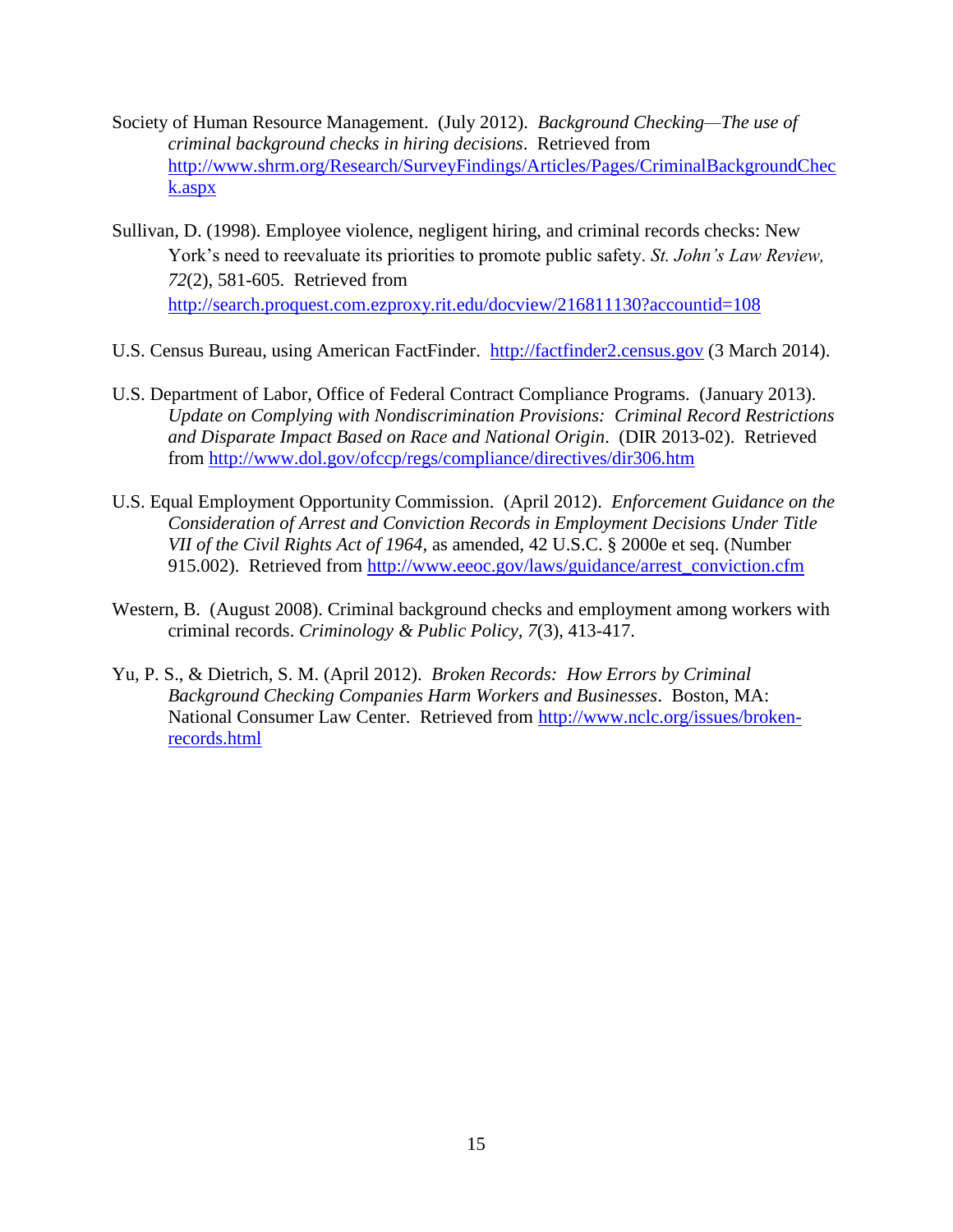#### Notes

- 1. See National Employment Law Project (2014b) for information on state-wide ban-the-box policies as of January 2014.
- 2. See National Employment Law Project (2014a) for compiled information on city and county ban-the-box policies as of February 2014.
- 3. This ordinance is still in drafting stages at the time of this writing and is expected to go before the Rochester City Council in late March or early April 2014.
- 4. See Glaze & Herberman (2013) for a thorough discussion of the numbers of people involved in the US criminal justice system.
- 5. See Rodriguez & Emsellem (2011) make this estimate based on estimated totals of state fingerprint records. See their footnote 2 (page 27) for details.
- 6. See U.S. Dept. of Labor (2013).
- 7. See Rodriguez & Emsellem (2011) and Society of Human Resource Management (2012).
- 8. See All of Us or None (n.d.) for their website and information about the movement.
- 9. See the last pages of National Employment Law Project (2014a) and National Employment Law Project (2014b) for summaries of applicability for ban-the-box policies by municipality.
- 10. See the last pages of National Employment Law Project (2014a) and National Employment Law Project (2014b) for details about every passed ban-the-box legislation.
- 11. For New York laws, see New York Correction Law Article 23 (1977) and Article 23-A (1977), New York Human Rights Law (1988). Also see Legal Action Center (2011) for a discussion of employment and licensure restrictions for those with criminal convictions.
- 12. See Fair Credit Reporting Act (1970), U.S. Department of Labor (2013), and U.S. Equal Employment Opportunity Commission (2012) as examples.
- 13. See Pager (2003) for a discussion of increased concerns after September 11, 2001.
- 14. See Society of Human Resource Management (2012) for the results of their survey, particularly slides 3 and 11 from the slideshow provided on the website. This survey is conducted every several years, and past data may be found on their website as well.
- 15. See Society of Human Resource Management (2012) for the results of their survey. Slide 5 on the provided slideshow discusses reasons for running background checks.
- 16. See slide #9 from Society of Human Resource Management (2012).
- 17. See Society of Human Resource Management (2012) for the results of their survey. Slide 7 on the slideshow shows when employers generally run background checks.
- 18. See HireRight Express (n.d.), one of the largest background check companies in the US.
- 19. Lytle (2013) provides an article on addressing hiring efficiencies, in which she recommends making employment offers sooner and dependent upon criminal background check results, as running background checks often creates a bottleneck for employers.
- 20. Comisky & Zubowicz (2006) discuss legal reasons to run background checks at later stages in the hiring process.
- 21. See Backman (2014) for a thorough discussion of a study examining why employers run background checks. See the portions of Decker, Spohn, Ortiz, & Hedberg's (2014) report examining the results from an employer survey. Lukies, Graffam, & Shinkfield (2011) also discuss employer attitudes towards hiring ex-offenders.
- 22. See Sullivan (1998) for an extensive discussion of negligent hiring concerns.
- 23. Carson (2010) proposes that EEOC guidelines should be revised for clarity so that employers can best protect the public and offer employment to those with criminal records without worrying unnecessarily about discrimination liability. Sullivan (1998) discusses the complex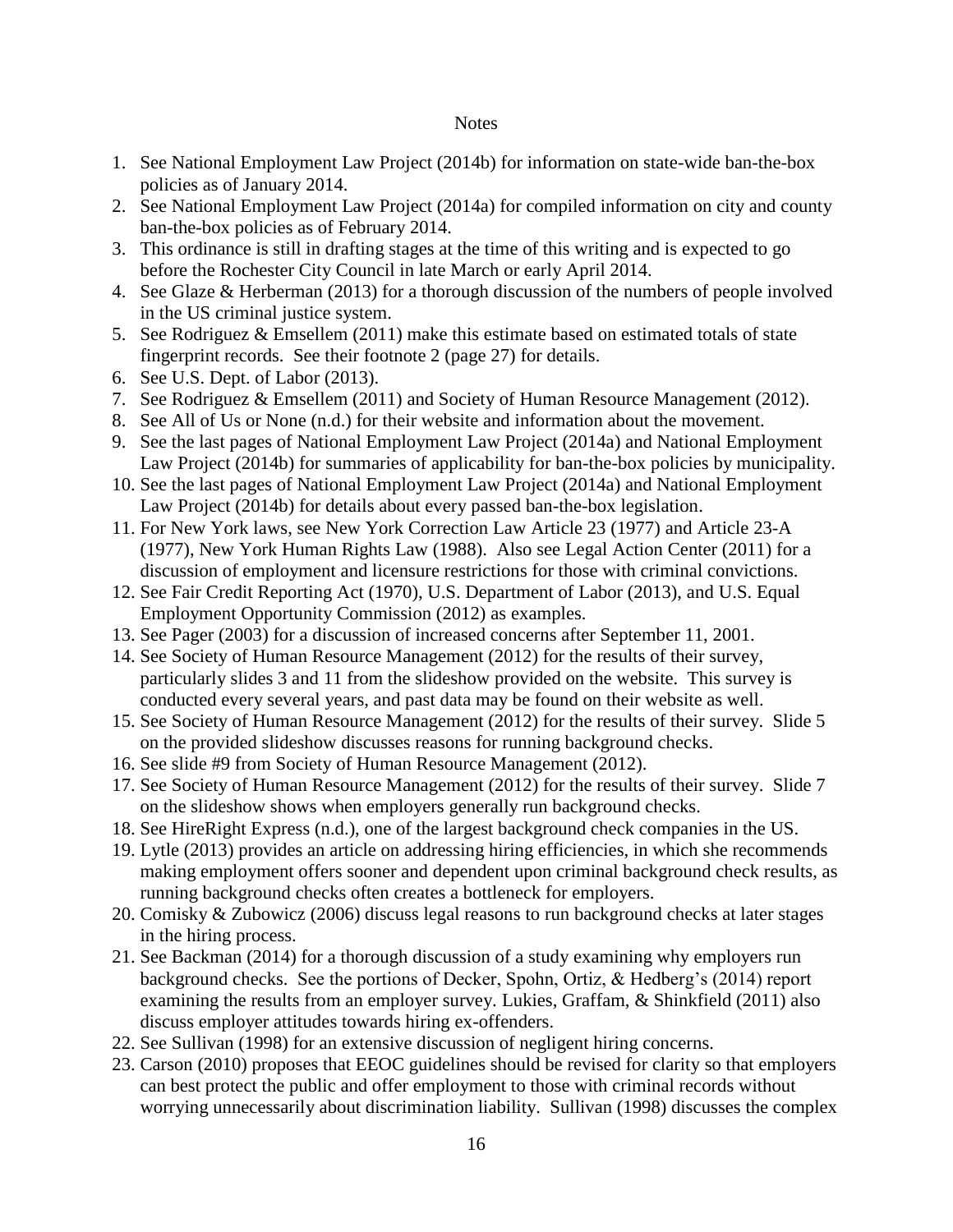issue of whether "actual knowledge" liability claims are stronger than claims that the employers "should have known" about the person's criminal record.

- 24. Quoted from Rodriguez, Farid, & Porter (2011), page 17. See these reports for examinations of the negative qualities employers attribute to those with records: Backman (2014); Decker, Spohn, Ortiz, & Hedberg (2014); and Lukies, Graffam, & Shinkfield (2011).
- 25. Bruce Western (2008) provides a well-written overview of background check literature.
- 26. See Pager (2003) for an excellent discussion of the research design, past research, her results, and the social implications of these results.
- 27. Decker, Spohn, Ortiz, & Hedberg (2014) recently published the results of this extensive study, which used an employment audit design for both in-person and online job applications. It expanded Pager's research by including women and Hispanics as applicants and by collecting information from employers used in the study.
- 28. Again, Pager (2003) provides an extensive discussion of these social issues.
- 29. See Decker, Spohn, Ortiz, & Hedberg (2014), Pager (2003), Backman (2011), and Lukies, Graffam, & Shinkfield (2011) for discussions of some of these issues.
- 30. Pinard (2013) discusses re-offense rates over time for many types of offenses.
- 31. Pager (2003) discusses the tendency for employers not to look for underlying details unless strongly considering an applicant, while the Society of Human Resource Management (2012) study states that most employers allow applicants to explain their records. It is possible the latter is an official policy, while in practice the conviction question is used much more as a screening tool.
- 32. See U.S. Equal Employment Opportunity Center (2012) page 3 for rates of incarceration and community supervision across race and ethnic groups.
- 33. See the Drug Policy Alliance (n.d.) website for many discussions of disparate treatment of minority populations within the criminal justice system. Also, Piquero & Brame (2008) and Brame, Bushway, Paternoster, & Turner (2014) study the intersection of race/ethnicity and crime in samples of adolescent offenders.
- 34. Decker, Spohn, Ortiz, & Hedberg (2014), page 8. This paper devotes significant time to analyzing how prevailing social factors influence stigma and in turn employment decisions.
- 35. See U.S. Equal Employment Opportunity Center (2012) pages 6-9.
- 36. See U.S. Equal Employment Opportunity Center (2012) pages 15-20.
- 37. See U.S. Equal Employment Opportunity Center (2012) page 12.
- 38. See U.S. Equal Employment Opportunity Center (2012) pages 13-14.
- 39. Neighly & Emsellem (2013), page 3. See this report for an extensive discussion of inaccuracies and incomplete data in criminal record repositories.
- 40. See Neighly & Emsellem (2013) page 9 and Yu & Dietrich (2012) for a thorough discussion of how background checks affect both workers and businesses.
- 41. The FBI's repository is the only database that collects all criminal history information from the entire nation. See Neighly & Emsellem (2013) for a discussion of how criminal record data is transmitted from courts, to state repositories, to the FBI, and finally background check companies and for a discussion of federal mandates for verifying records.
- 42. See Fair Credit Reporting Act (1970) and the EEOC Guidelines (U.S. Equal Opportunity Employment Center, 2012).
- 43. See Neighly & Emsellem (2013) Section VI (page 14).
- 44. See Pager (2003) for a good discussion of these issues.
- 45. See Pager (2003) for a discussion about criminal history disclosure on job applications.
- 46. See Devers (2011).